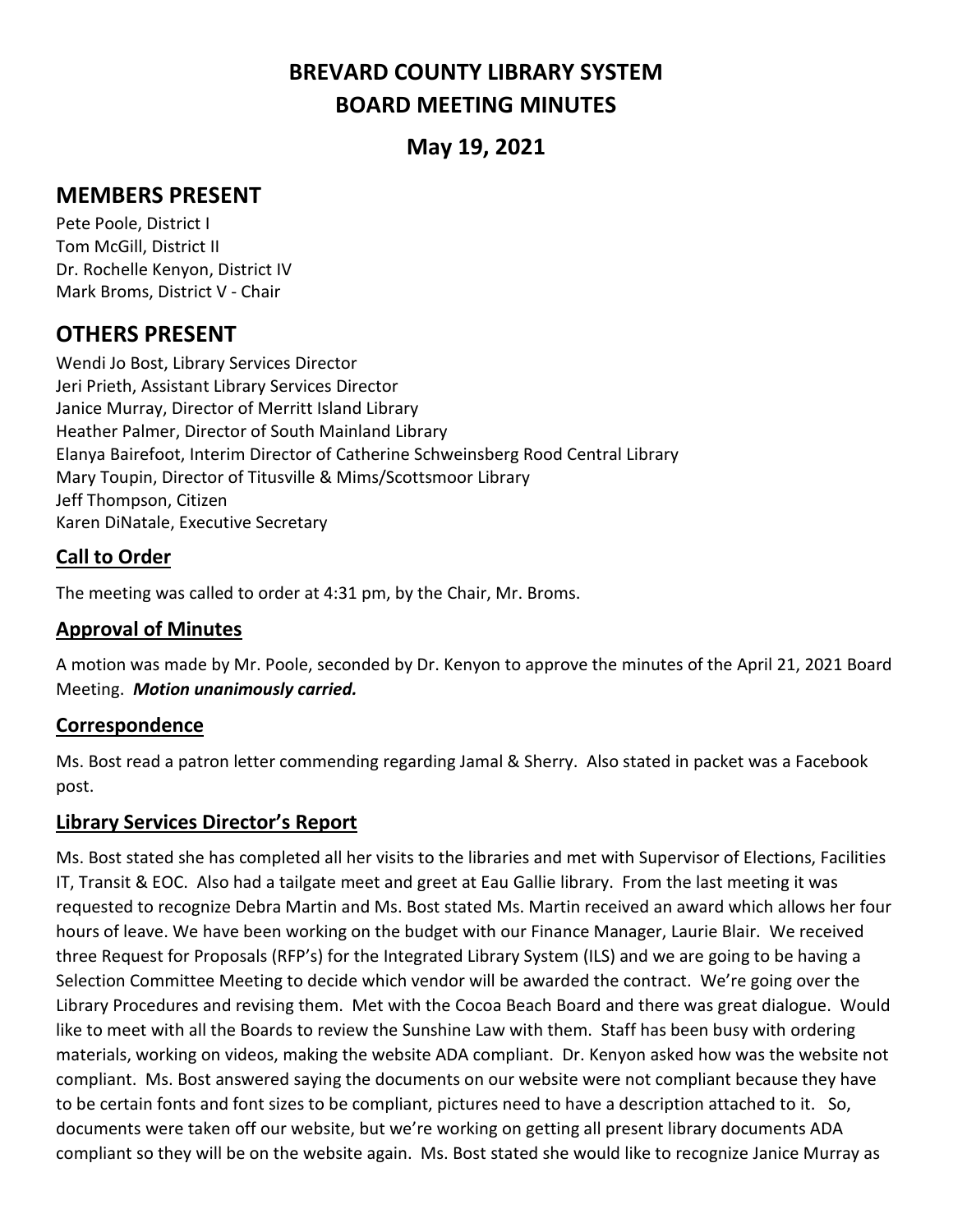the new Area Director for Libraries. We've been doing a lot of hiring. We've created three full time positions from some part time positions. We're getting ready to advertise for the Director of Catherine Schweinsberg Rood Central Library. We're also pulling a team together to work on the Long-Range Plan. Gave copies of the plan to the Board members to review and comment on. Will bring back this item to the Board at our next meeting.

Mr. Broms asked about the system disruption this past month. Ms. Bost stated the downtime was due to problem with the system upgrade. Unfortunately, we lost a days' worth of data. The vendor has apologized and admitted there haven't been any problems in the past and they became complacent.

#### **Personal Appearances**

None.

### **Unfinished Business**

Mr. Broms stated there were a couple of things that we were discussing. Status of E-books and how things are evolving and fines and fees.

Ms. Prieth, reported on the status of e-books stating the increased demand/trend on e-resources during these past few years. In 2018/2019 we averaged 39,000 circulations per month via Overdrive of e-books/eaudios/e-magazines. In 2020/2021 we are averaging 52,00 circulations per month. We anticipate the demand will only increase going forward as people begin to travel and want the convenience of e-books/e-audios/emagazines.

Ms. Bost gave a report on fines and fees and stated we have experienced a significant decrease (\$300,000+) just by eliminating fees during the pandemic. The money collected from fines and fees are used for maintenance of the libraries and all fees collected go straight to that library. So, to do away with fines at this time is unfeasible. Fines have not gone up since 1993. Libraries are free unless you want it to cost something - fines are avoidable. Mr. McGill asked if budgeting is based on fines and fees. Ms. Bost answered they are. Dr. Kenyon asked how do you get the books back and if there is insurance to cover when books are not returned. Ms. Bost answered the patron is unable to check out additional books until the fine is paid and that we don't have insurance on books when they don't get returned. Mr. Broms stated we're not ready to revise fines and fees.

Ms. Bost presented library procedure LS-15/Confidentiality of Patron Records for Board approval. Stated there were no major changes. Mr. McGill asked if the Directors signed off on this. Ms. Bost said they have. Mr. McGill made the motion to accept and Dr. Kenyon seconded it. *Motion unanimously carried.*

Ms. Bost presented library procedure LS-16/Donation or Purchase of Self-Published Material. Stated there were no major change. Mr. McGill made the motion to accept and Mr. Poole seconded it. *Motion unanimously carried.*

Ms. Prieth presented library procedure LS-08/Meeting Room Procedure. Stated the main change was removing "concealed weapons not allowed" out of the criteria for Rules and Regulations for Use of Meeting Rooms. Mr. Poole questioned why that was being removed. Ms. Prieth stated we are following the County's resolution allowing gun owners in the State of Florida that are allowed to openly carry their weapons, as long as they have a concealed weapons permit. Dr. Kenyon made the motion to accept and Mr. McGill seconded it. *Motion unanimously carried.*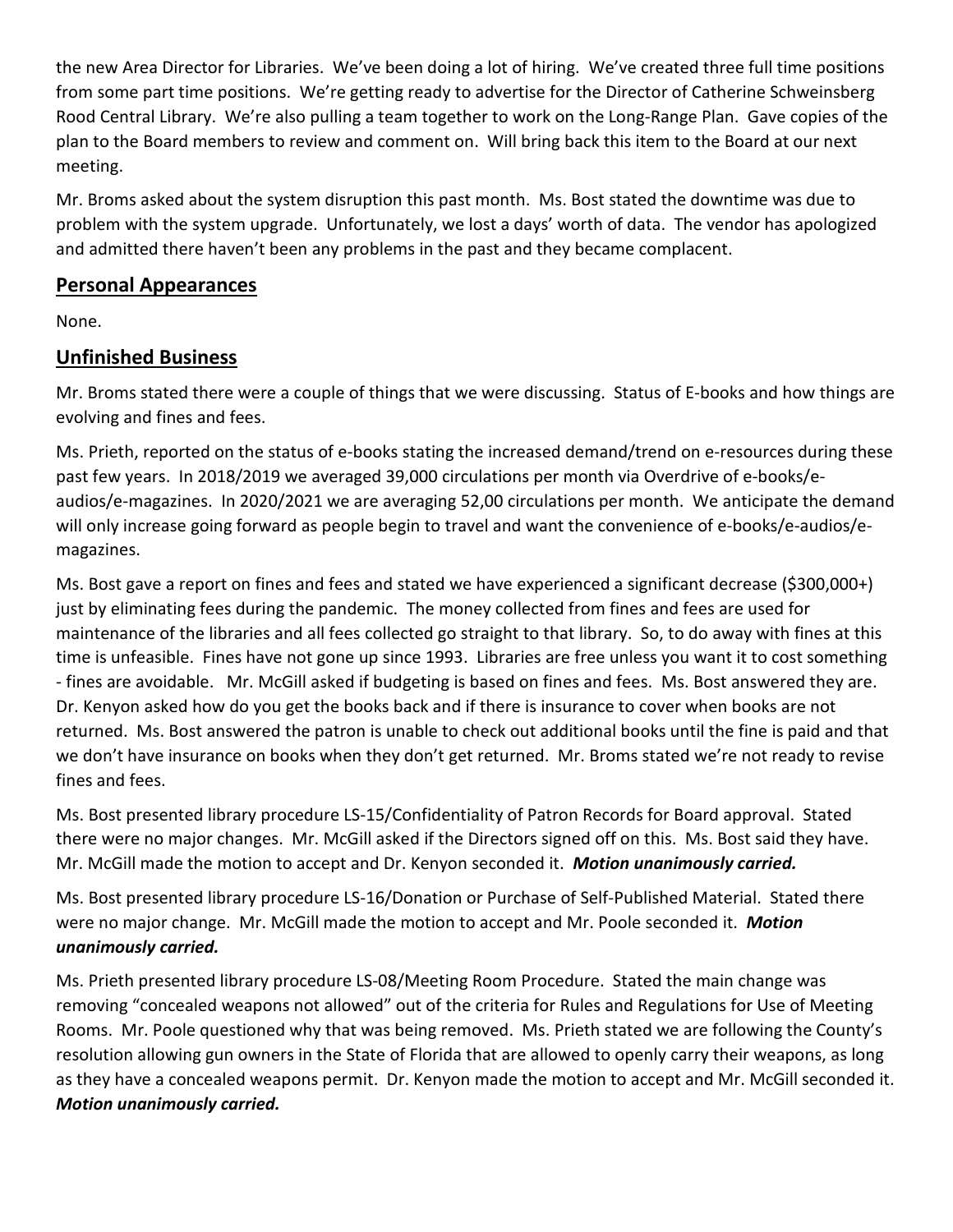#### **New Business**

Mr. Broms stated as we're not visiting individual libraries yet, we invite directors to give updates on their libraries. We have two directors here today. Heather Palmer from South Mainland Library will start with her report.

Ms. Palmer gave a presentation showing pictures of the renovations that have taken place at South Mainland Library with the new flooring throughout the library and currently working on bathroom renovation. They also have STEAM bags for check-out which has proven successful.

Mary Toupin, Director of Titusville and Mims/Scottsmoor library showed the take home crafts they have done this past year. They have had two book sales and are grateful to the Friends group for handling the sales. They have also hosted a Porch Party

#### **Comments by Public/Friends**

None.

### **Comments by County Library Board Members**

Mr. Broms stated it was good to have Mr. McGill back. The next meeting will be at the Central Library on July 21, 2021 at 4:30 p.m.

Dr. Kenyon moved to adjourn and Mr. McGill seconded. Meeting adjourned at 5:48 p.m.